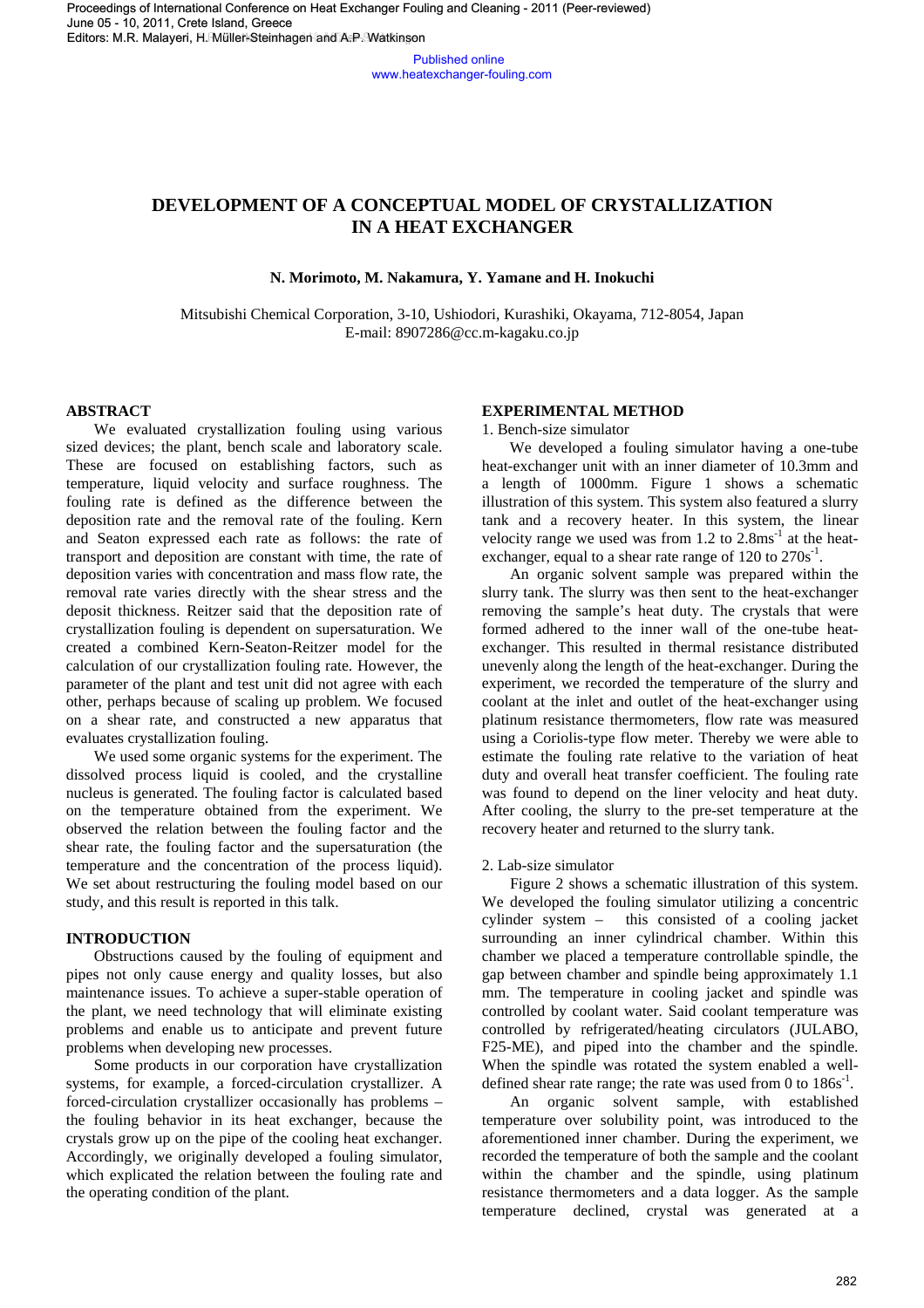supersaturation point. This crystal adheres to both the outer wall of the inner cylindrical chamber and the spindle. This result in thermal resistance inconstantly distributed within the chamber. The supersaturation point depended upon the shear velocity and the cooling rate; slower shear rate becomes larger supersaturation point.



Figure 1 A schematic illustration of the experimental system – Bench-size simulator. The slurry at the slurry tank sent to heat-exchanger, after that returned to the slurry tank. The coolant and the slurry temperature monitored using platinum resistance thermometers, and flow rate monitored via a Coriolis-type flow meter.



Figure 2 A schematic illustration of the experimental system – Lab-size simulator. The gap is filled with the sample slurry, and the spindle rotates at a constant rate during cooling. The coolant and the slurry temperature monitored using platinum resistance thermometers, and flow rate monitored via a flow meter.

# **APPROACH IN NUMERICAL ANALYSIS RESULTS**

1. Bench-size simulator

Due to the supersaturation in the heat exchanger, fouling occurs on the tube wall because this surface is cooler due to heat transfer to the coolant outside the wall. Fouling rate can be considered as the net effect to two opposing factors: deposition on the tube wall, and removal due to shear rate on the fouling surface. Mathematically, it can be written as:

$$
\frac{dx_f}{dt} = m_d - m_r \tag{1}
$$

where  $x_f$  is fouling thickness [m]. The deposition rate depends on supersaturation, as reported by Reitzer [1]:

$$
m_d = k_0 (\Delta C)^{n_0} = k_1 \left(\frac{Q/A}{hi}\right)^{n_1},
$$
 (2)

where  $\Delta C$  is supersaturation [mass fraction], Q is heat duty, A is heat transfer area $[m^2]$ , hi is heat transfer coefficient,  $k_0$ ,  $k_1$ ,  $n_0$ , and  $n_1$  are parameters. And formation and removal rate can be estimated, as reported by Kern and Shearon [2]:

$$
\frac{dx_f}{dt} = k_0 CW - k_2 \pi_f \tag{3}
$$

where C is liquid concentration, W is constant weight flow,  $\tau$  is shear rate,  $k_0$  and  $k_2$  are parameters. Especially removal term can be written as:

$$
m_r = k_2 \pi r_f \,. \tag{4}
$$

We combined equation (1), (2) and (4) into next equation:

$$
\frac{dx_f}{dt} = k_1 \left(\frac{Q/A}{hi}\right)^{n_1} - k_2 \pi f
$$
\n(5)

At our bench-size simulator,  $x_f$  is the mean value calculated using thermal conductivity  $\lambda$  [W/m K]. So we simulated fouling resistance  $R_f$  [m<sup>2</sup> K/W] that can be calculated directly. For cylindrical tube (outside area standard), overall heat transfer coefficient can be written as; Mormoto et al. Ossestopremt of a Conceptual Model …<br>
and the spin of the final model with the content of the spin of the spin of the spin of the spin of the spin of the spin of the spin of the spin of the spin of the spin

$$
\frac{1}{U_0} = \frac{r_o}{hir_{xf}} + \frac{r_o}{\lambda} \ln \left( \frac{r_i}{r_i - x_f} \right) + \frac{1}{h_o}
$$
 (6)

It means  $R_f$  for tube (cylinder shape) can be written as:

$$
R_f = \frac{r_o}{\lambda} \ln \left( \frac{r_i}{r_i - x_f} \right),\tag{7}
$$

where  $r_i$  is inside radius of tube [m],  $r_o$  is outside radius of tube [m].And removal term for  $R_f$  depends on fouling squared of velocity and fouling thickness, as reported by Bohnet [3]. We reconstructed equation (5):

$$
\frac{dR_f}{dt} = k_1' \left(\frac{Q/A}{hi}\right)^{n'1} - k_2' u^2 x_f^2,
$$
\n(8)

2. Lab-size simulator

In order to construct the equation for lab-size simulator using the parameter similar to a bench, we modified equation  $(1)$ ,  $(2)$  and  $(4)$  into a equation,

$$
\frac{dx_f}{dt} = m_d - m_r = k_1 (\Delta C)^{n_1} - k_2 \pi r_f^{n_2}.
$$
 (9)

Here, shear rate  $\tau$  is defined by equation (10),

$$
\tau = \frac{2\omega R_b^2}{\left(R_c^2 - R_b^2\right)}\tag{10}
$$

where  $R_c$  is inside radius of chamber [m],  $R_b$  is outside radius of spindle [m],  $\omega$  is angular velocity [s<sup>-1</sup>].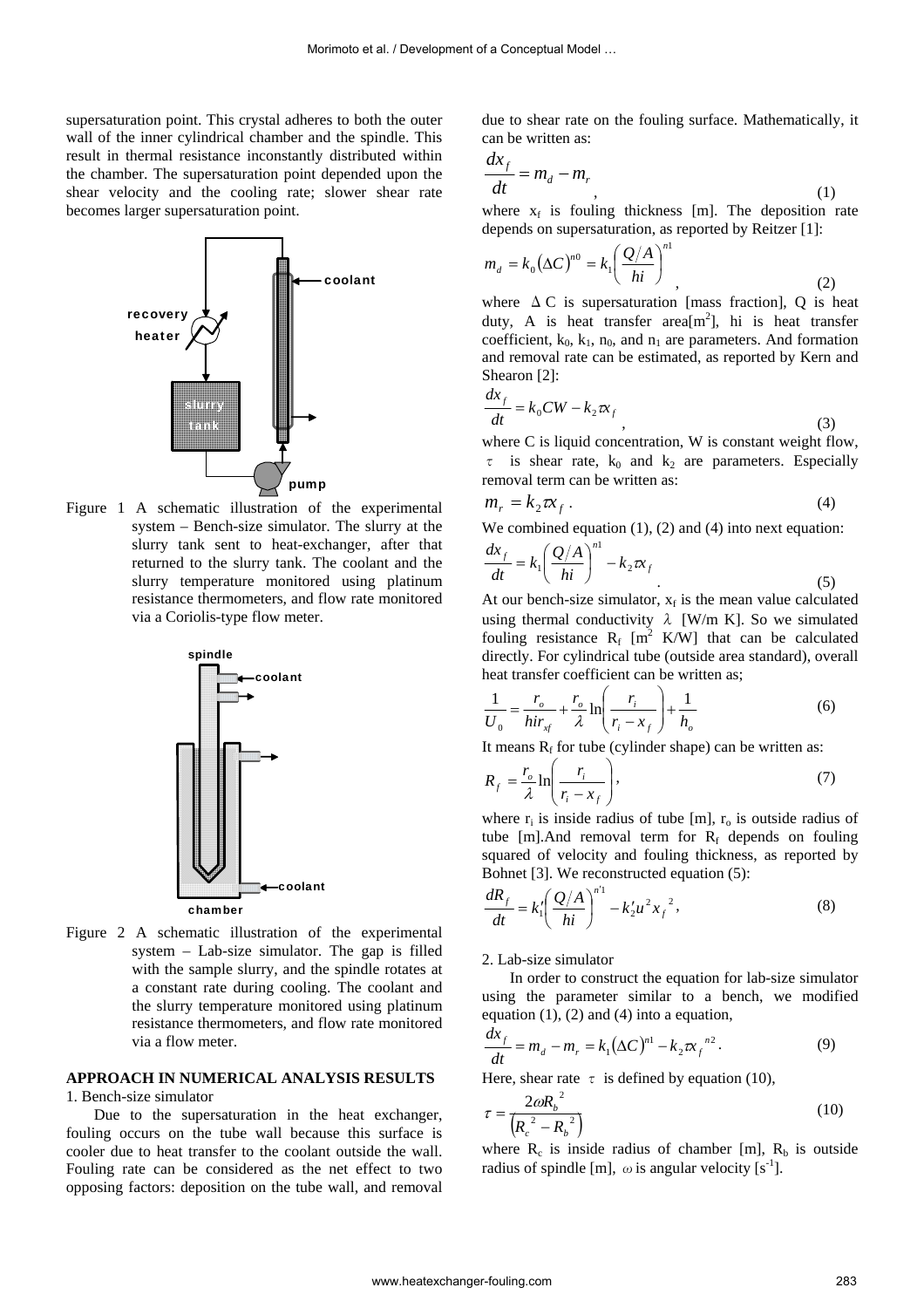Here, we need to calculate the fouling thickness and solute concentration in solution as;

$$
x_{f,t+\Delta t} = x_{f,t} + \frac{dx_f}{dt} \Delta t \tag{11}
$$

$$
m_{solv}C_{t+\Delta t} = m_{solv}C_t + k_1(\Delta C)^{n_1} \rho_f A \Delta t \qquad (12)
$$

Heat transfer equation for a concentric cylinder viscometer can be described, as reported by Inasawa et.al. [4]. We modified these equations into new our system. Given the initial slurry temperature and the spindle and coolant temperature profiles, the slurry temperature can be calculated based on energy balance,

$$
\frac{dT_{sl}}{dt} = \frac{U_{sp-sl}A'}{\rho_{sl}V_{sl}C_{p_{sl}}} (T_{sp} - T_{sl}) - (1 - \beta) \frac{U_{sl-cl}A}{\rho_{sl}V_{sl}C_{p_{sl}}} (T_{sl} - T_{cl})
$$
\n
$$
+ \frac{k_1(\Delta C)^{n_1} \rho_f A \Delta H_{cry}}{\rho_{sl}V_{sl}C_{p_{sl}}}
$$
\n
$$
\beta = 1 - \frac{U_{sl-cl}}{U_{0sl-lcl}},
$$
\n(14)

where  $\Delta$  H the enthalpy of crystallization [J/mol], k<sub>1</sub> and n<sub>1</sub> are parameters.



Figure 3 Optimum fit of the model to the Rf data at 1.6m/s. Due to prolong cooling time, Rf increases immediately, and gradually reached its peak.

## **RESULT AND DISCUSSION**

1. Bench-size simulator

By measuring the increase of cooling water temperature and coolant flow rate, the effective value of overall heat transfer coefficient during the experiment can be calculated,

$$
Q = C_{p_{cl}} w_{cl} \left( T_{cl_{coll}} - T_{cl_{lin}} \right), \tag{15}
$$

$$
U = \frac{Q}{A\Delta T_{\text{ln}}},\tag{16}
$$

where w is flow rate[kg/h],  $\Delta T_{\text{ln}}$  is log-mean temperature difference[K].

The fouling resistance  $R_f$  can be obtained from

$$
R_f = \frac{1}{U} - \frac{1}{U_0},\tag{17}
$$

where  $U_0$  is initial overall heat transfer coefficient [W/m<sup>2</sup> K].

Using the measured  $R_f$ , the parameter set  $(k'_1, k'_2, n_d)$  $n'$ <sub>1</sub> in equation(8) can be determined through curve fitting for equation(8) , and good agreement was obtained as shown in Figure 3. Such good correspondences using fixed parameter set  $(k'_1, k'_2, n d_n')$  were seen, when the process velocity was used from 1.6 to 2.8m/s, and process temperature was fixed. These velocity means process flow was turbulent.

$$
\frac{dR_f}{dt} = 0.015 \left( \frac{Q/A}{hi} \right)^1 - 8u^2 x_f^2,
$$
\n(18)

#### 2. Lab-size simulator

By measuring the increase of cooling water temperature as well as the slurry temperature, the effective value of overall heat transfer coefficient during the experiment can be calculated,

$$
Q_{sl-cl} = \rho_{cl} F_{cl} C_{p_{cl}} \left( T_{cl\_out} - T_{cl\_in} \right), \tag{19}
$$

$$
U_{sl-cl} = \frac{Q}{A(T_{sl} - T_{cl})}
$$
\n(20)

The fouling resistance  $R_f$  can be obtained from equation (17). By varying the supersaturation and shear rate, the effect on the value of  $R_f$  can be studied.

Using the measured  $x_f$ , the parameter set  $(k_1, k_2, n_1$  and  $n<sub>2</sub>$ ) in equation (9) can be determined through curve fitting for equation (9), and passable agreement was obtained as shown in Figure 4 and5.

$$
\frac{dx_{f}}{dt} = 5 \times 10^{-5} (\Delta C)^{1} - 3 \times 10^{-6} \pi_{f}^{2}
$$
 (21)

In the previous paper [4], the model of the lab simulator differed from the bench. In this paper, we applied the similar equation to the bench and the lab simulator. As a result, we found the parameter set at these equations in an organic sample. That means mathematical model with such obtained parameter set can explain fouling behavior with each parameter for experimental datum. If we add experiments and build up a store of a parameter set, we will find interrelation of each parameter. And this lab simulator will be index of scale-up.